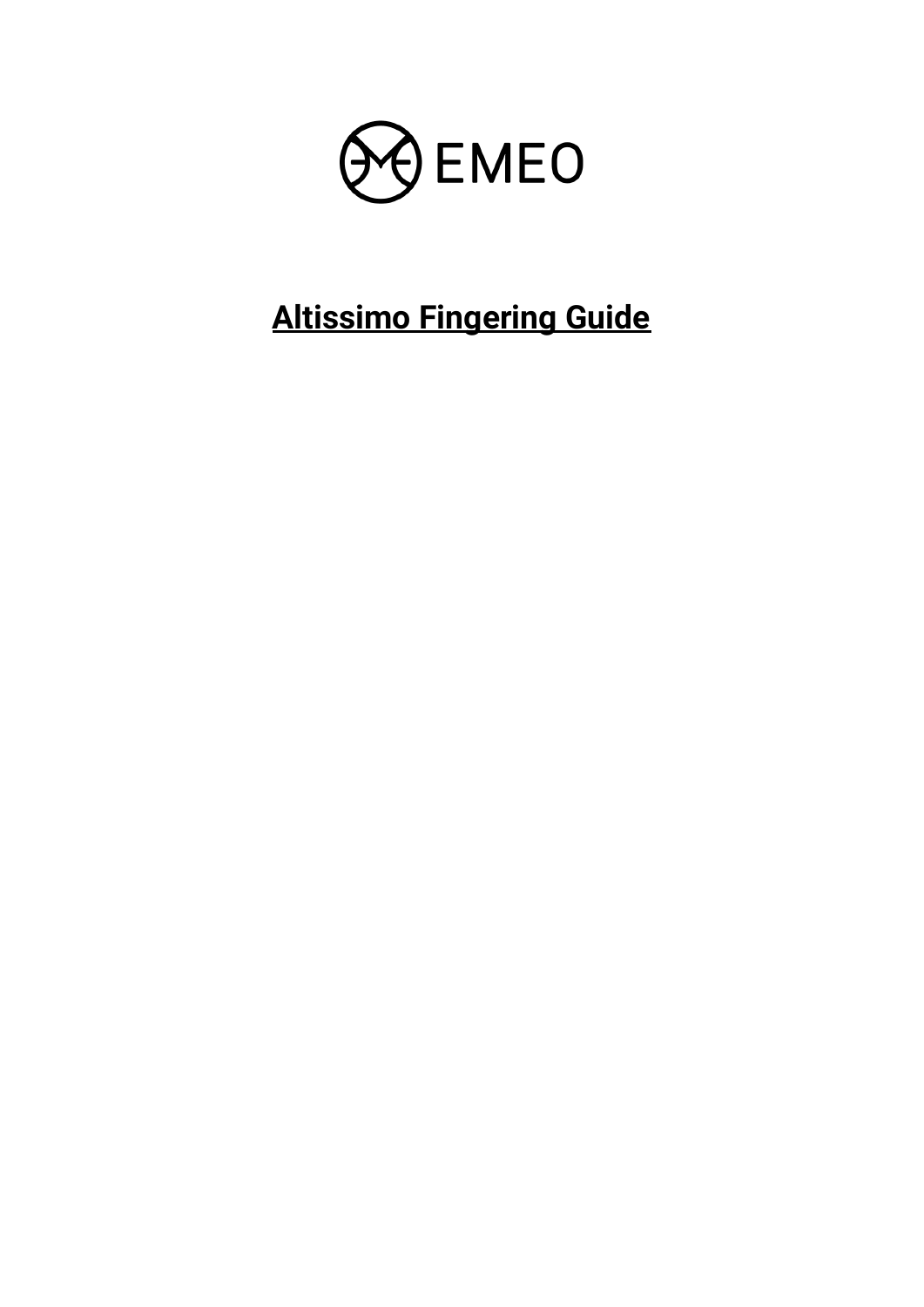## <span id="page-1-0"></span>**I n d e x**

| Item                | Page        |
|---------------------|-------------|
| <b>Introduction</b> | $\mathbf 2$ |
| <u>F3</u>           | 3           |
| <u>E#3</u>          | 4           |
| <b>G3</b>           | 5           |
| G#3/Ab3             | 6           |
| <b>A3</b>           | 7           |
| A#3/Bb3             | 8           |
| <b>B3</b>           | 9           |
| C <sub>4</sub>      | 10          |
| C#4                 | 11          |
| <u>D4</u>           | 12          |
| <b>Low A</b>        | 13          |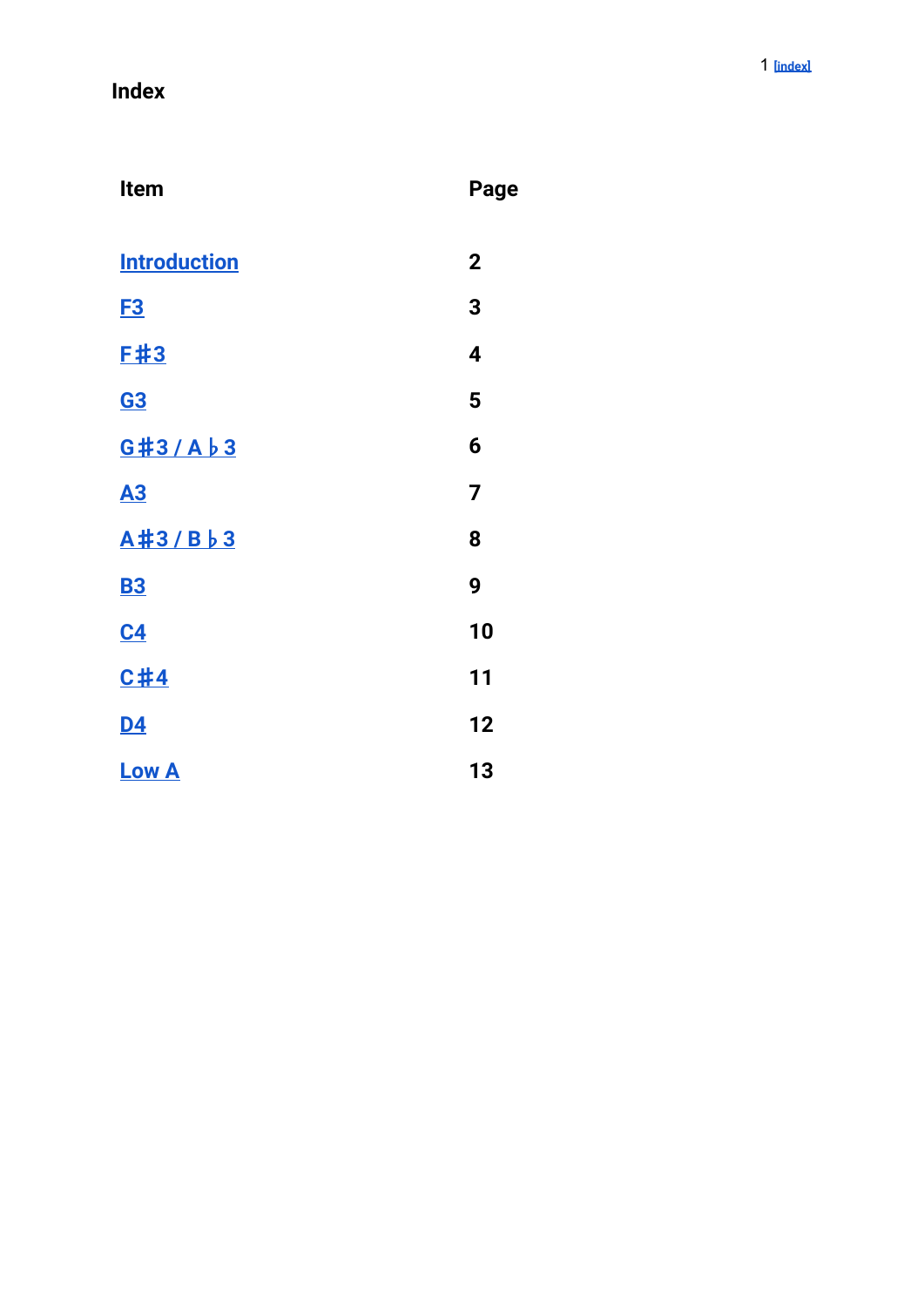## <span id="page-2-0"></span>**Introduction**

The Emeo allows players to use altissimo fingering. This guide explains the most popular options available for each of the altissimo notes.

As with a baritone saxophone you can also play low A on the Emeo. We have included the fingering options for this also.

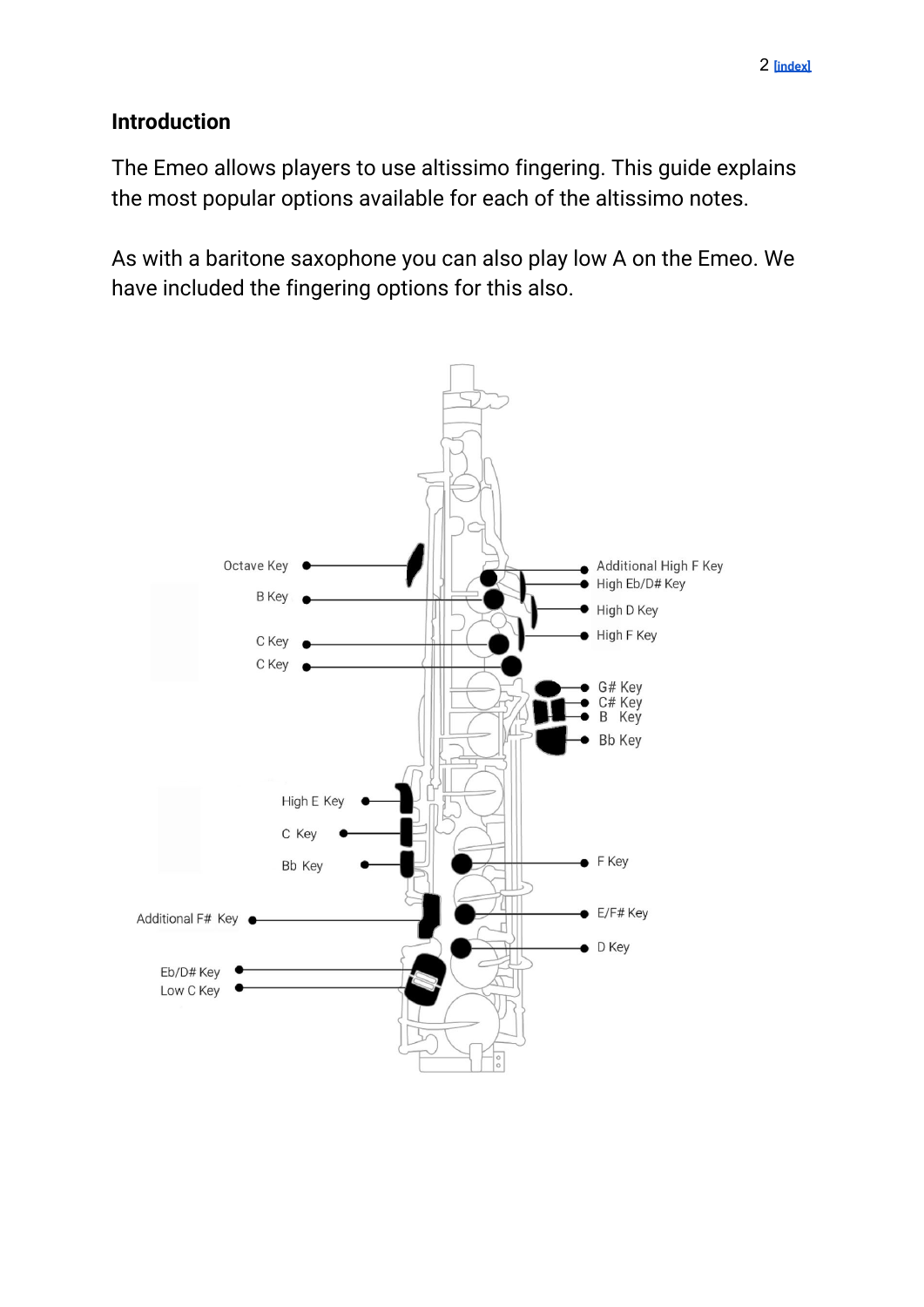<span id="page-3-0"></span>

| F3 Option 1 | F3 Option 2 | F3 Option 3 |
|-------------|-------------|-------------|
|             |             |             |
| F3 Option 4 |             |             |
|             |             |             |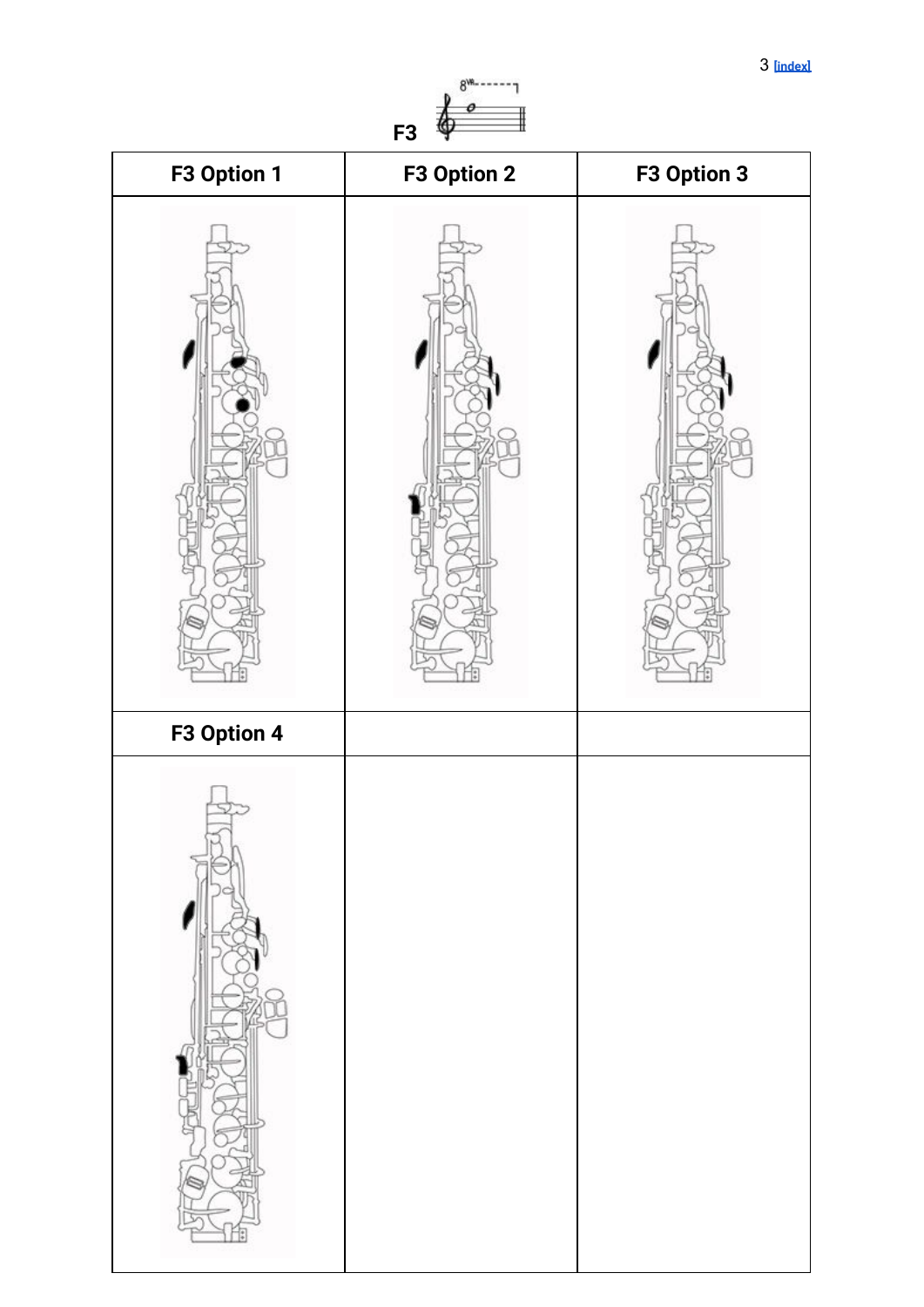<span id="page-4-0"></span>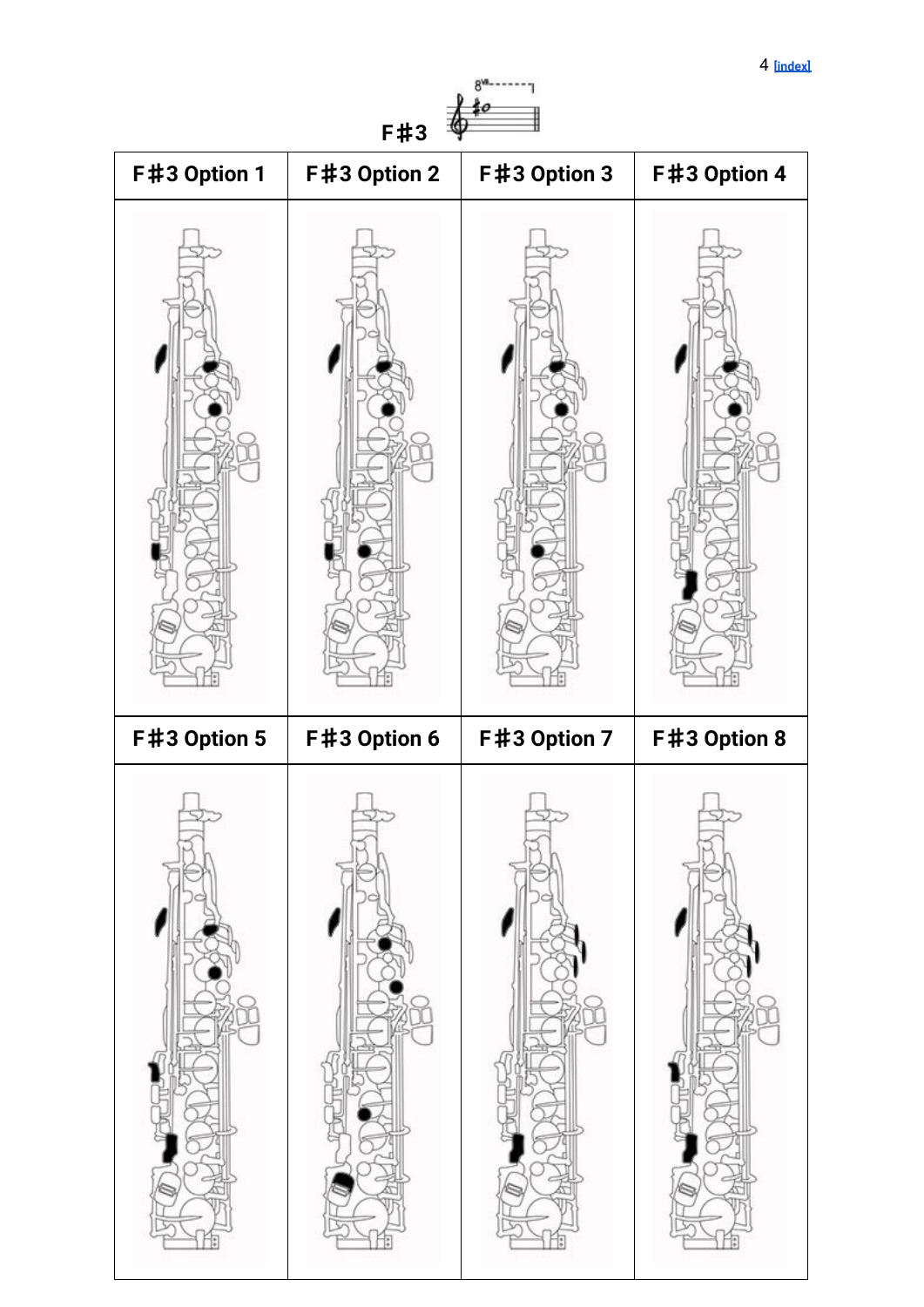<span id="page-5-0"></span>

| G3 Option 1 | G3 Option 2 | G3 Option 3 |
|-------------|-------------|-------------|
|             |             |             |
| G3 Option 4 |             |             |
|             |             |             |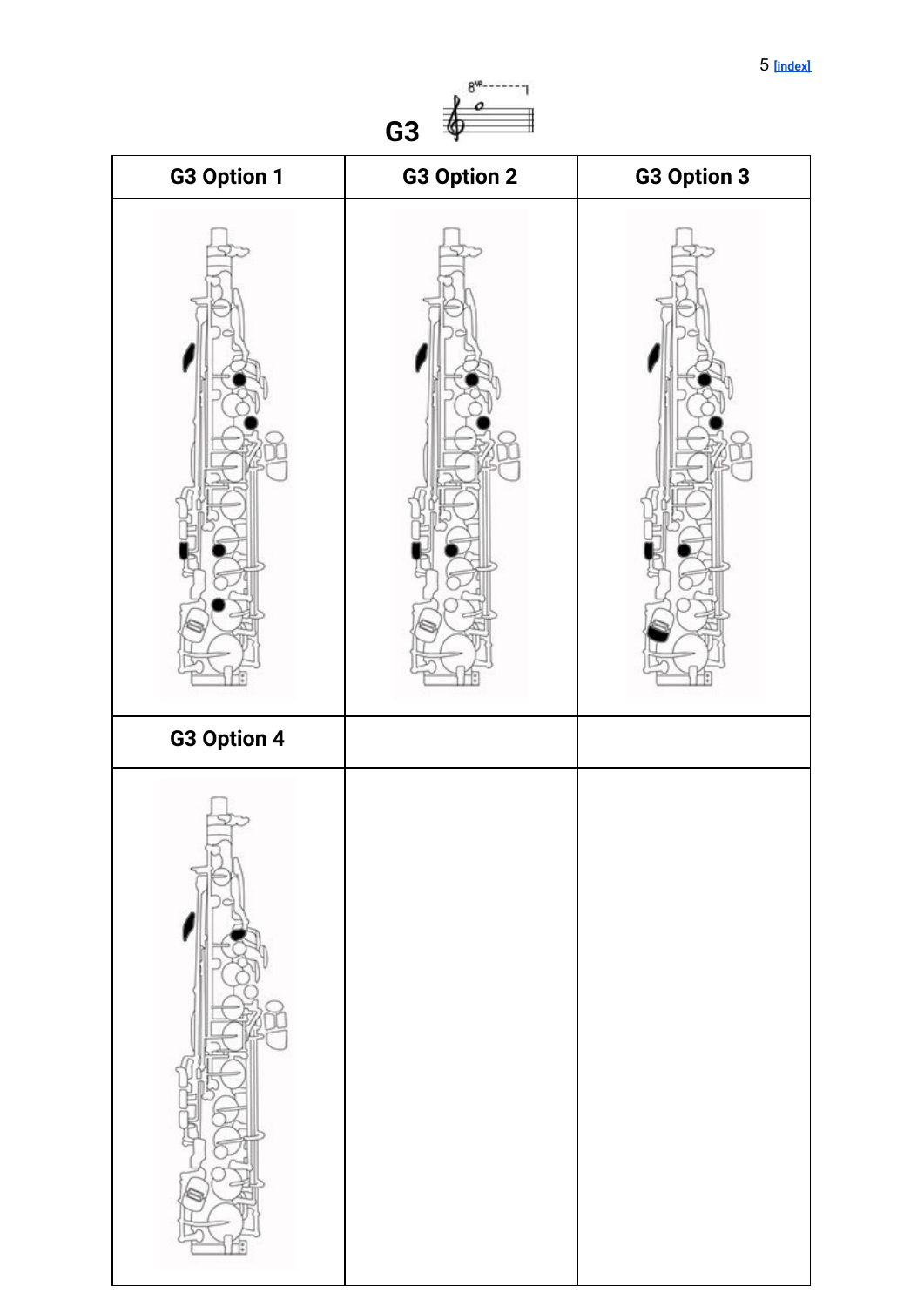6 **[\[index\]](#page-1-0)**

<span id="page-6-0"></span>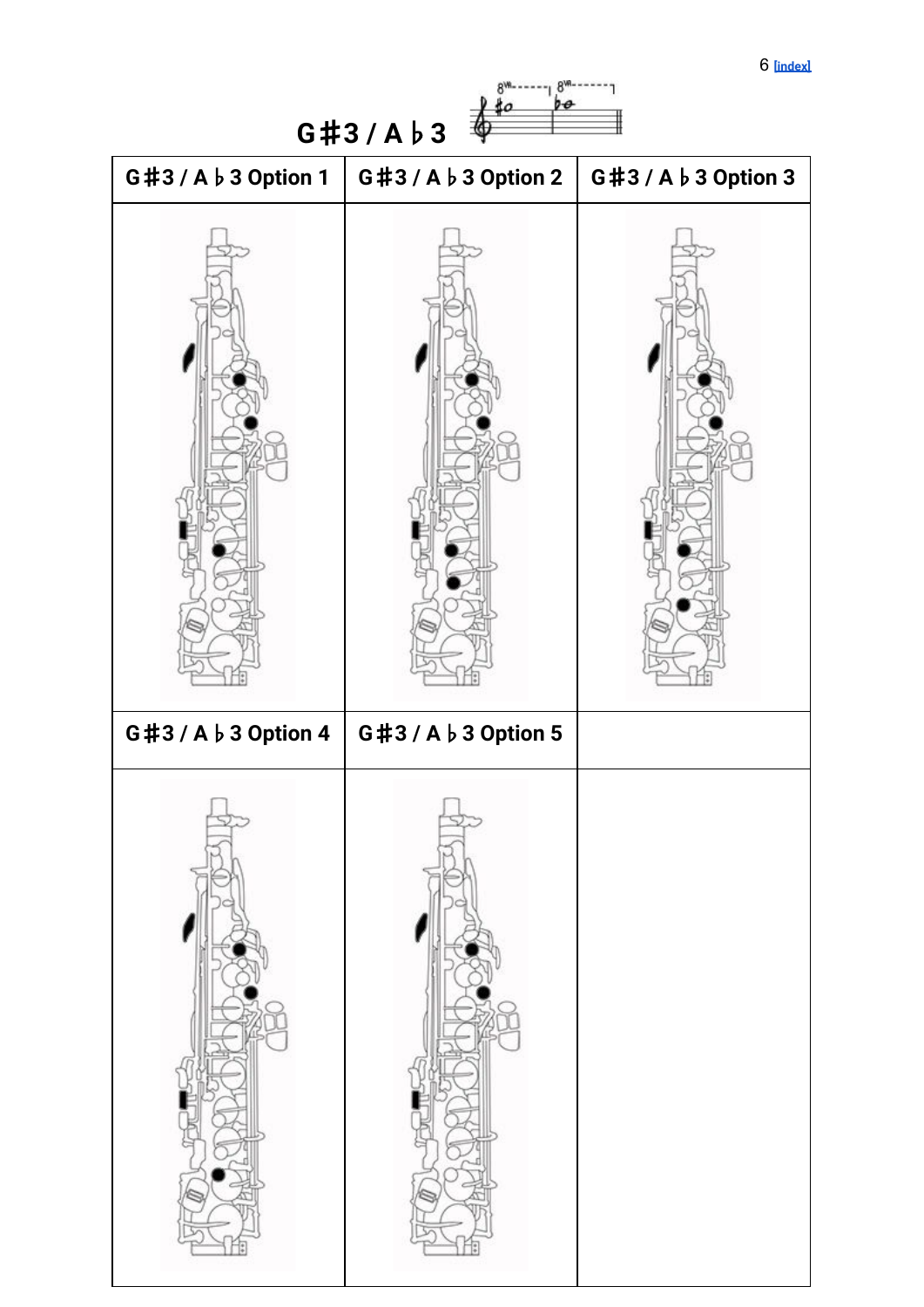<span id="page-7-0"></span>

| A3 Option 1 | A3 Option 2 | A3 Option 3 |
|-------------|-------------|-------------|
|             |             |             |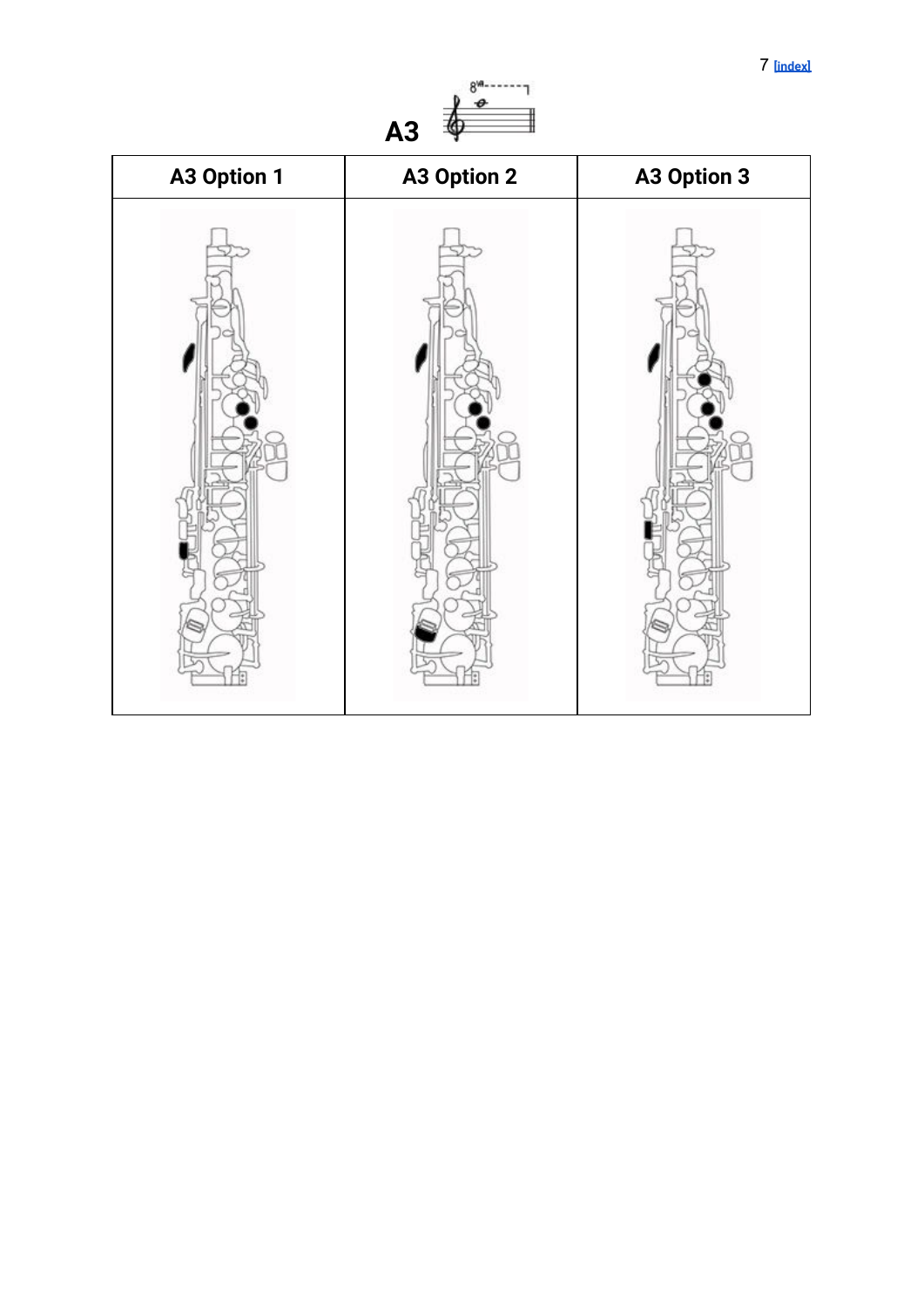8 **[\[index\]](#page-1-0)**

<span id="page-8-0"></span>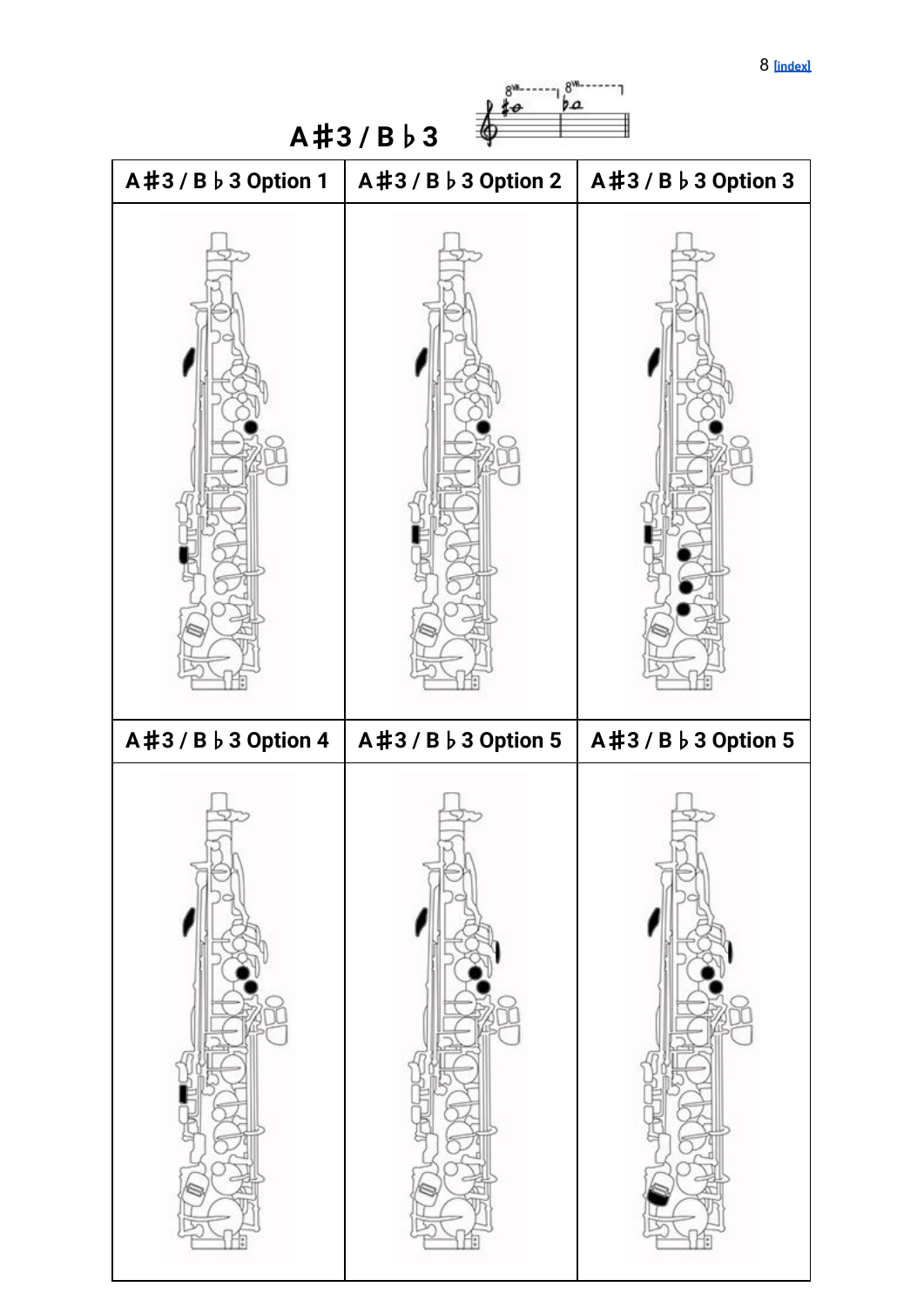<span id="page-9-0"></span>

| <b>B3 Option 1</b> | <b>B3 Option 2</b> | <b>B3 Option 3</b> |
|--------------------|--------------------|--------------------|
|                    |                    |                    |
| <b>B3 Option 4</b> | <b>B3 Option 5</b> | <b>B3 Option 6</b> |
|                    |                    |                    |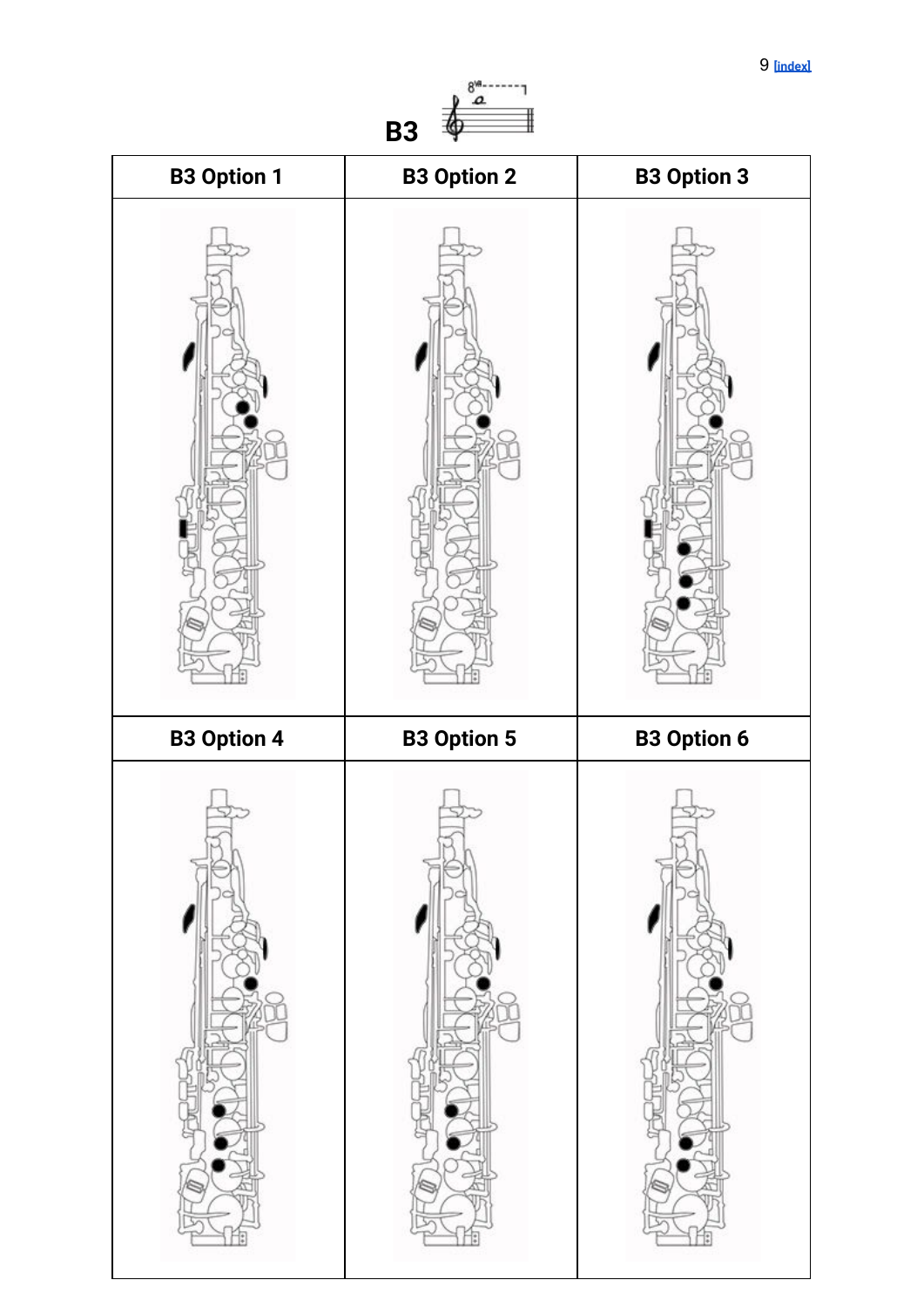<span id="page-10-0"></span>

| C4 Option 1 | C4 Option 2 | C4 Option 3 |
|-------------|-------------|-------------|
|             |             |             |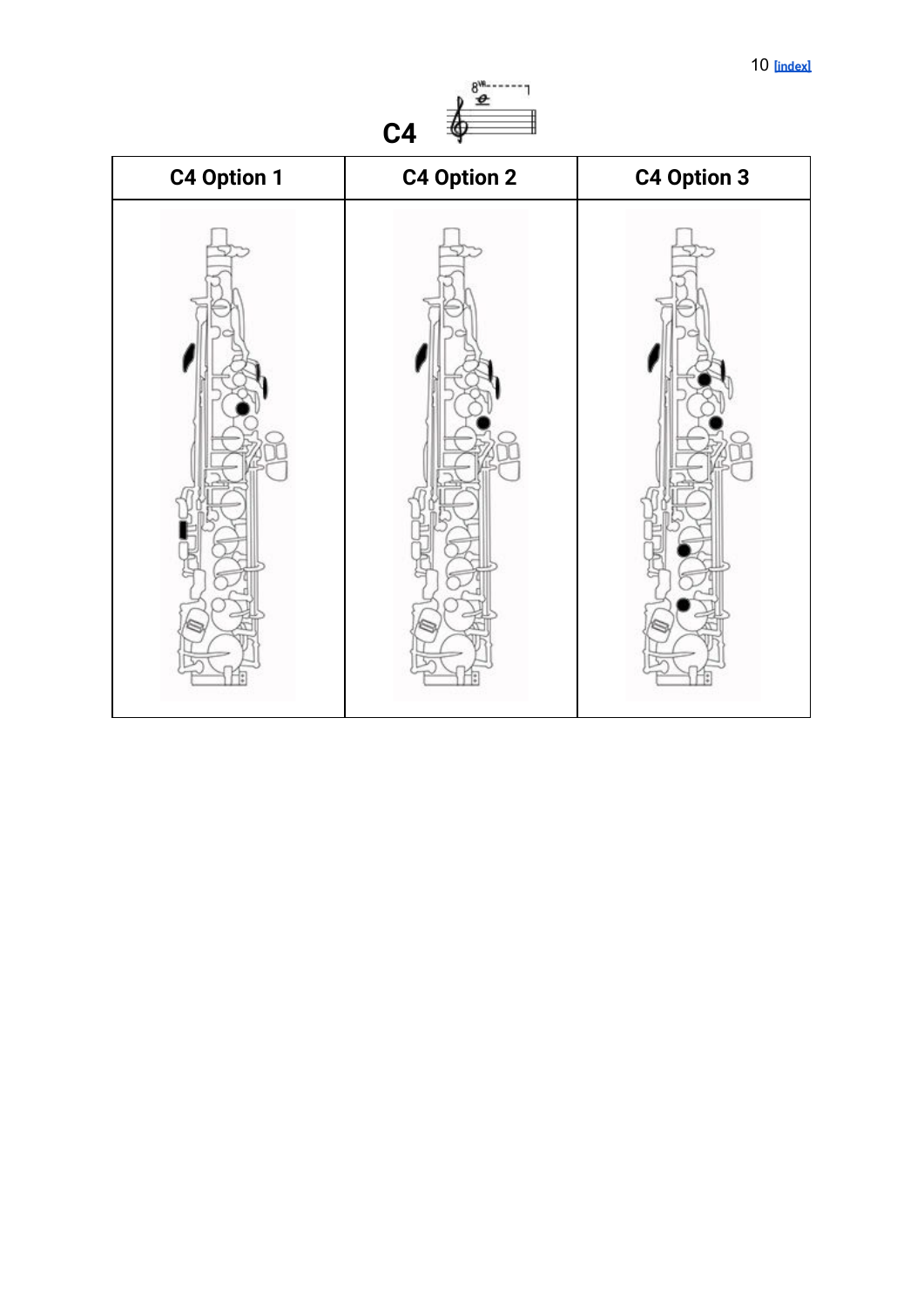11 **[\[index\]](#page-1-0)**

<span id="page-11-0"></span>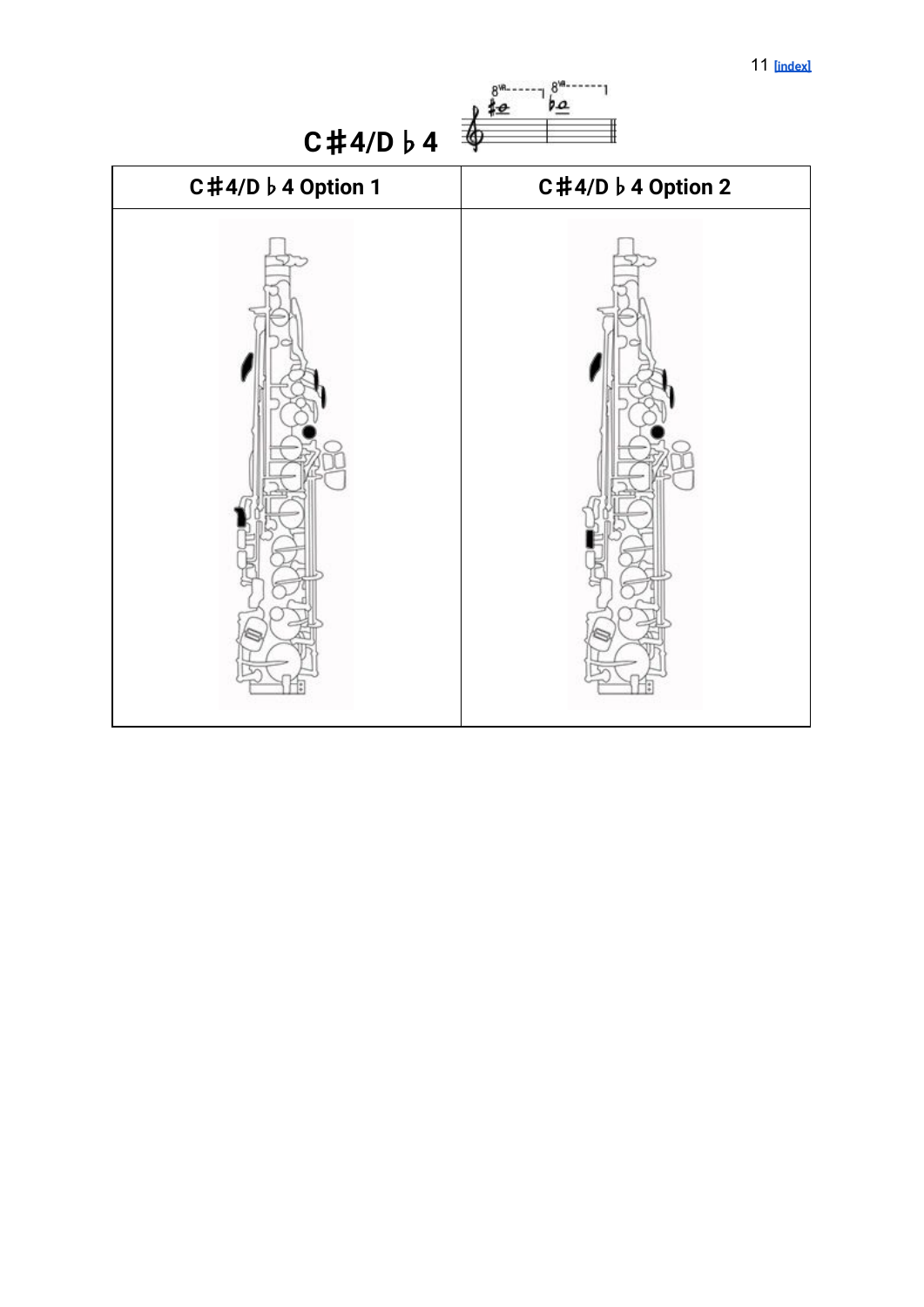

<span id="page-12-0"></span>